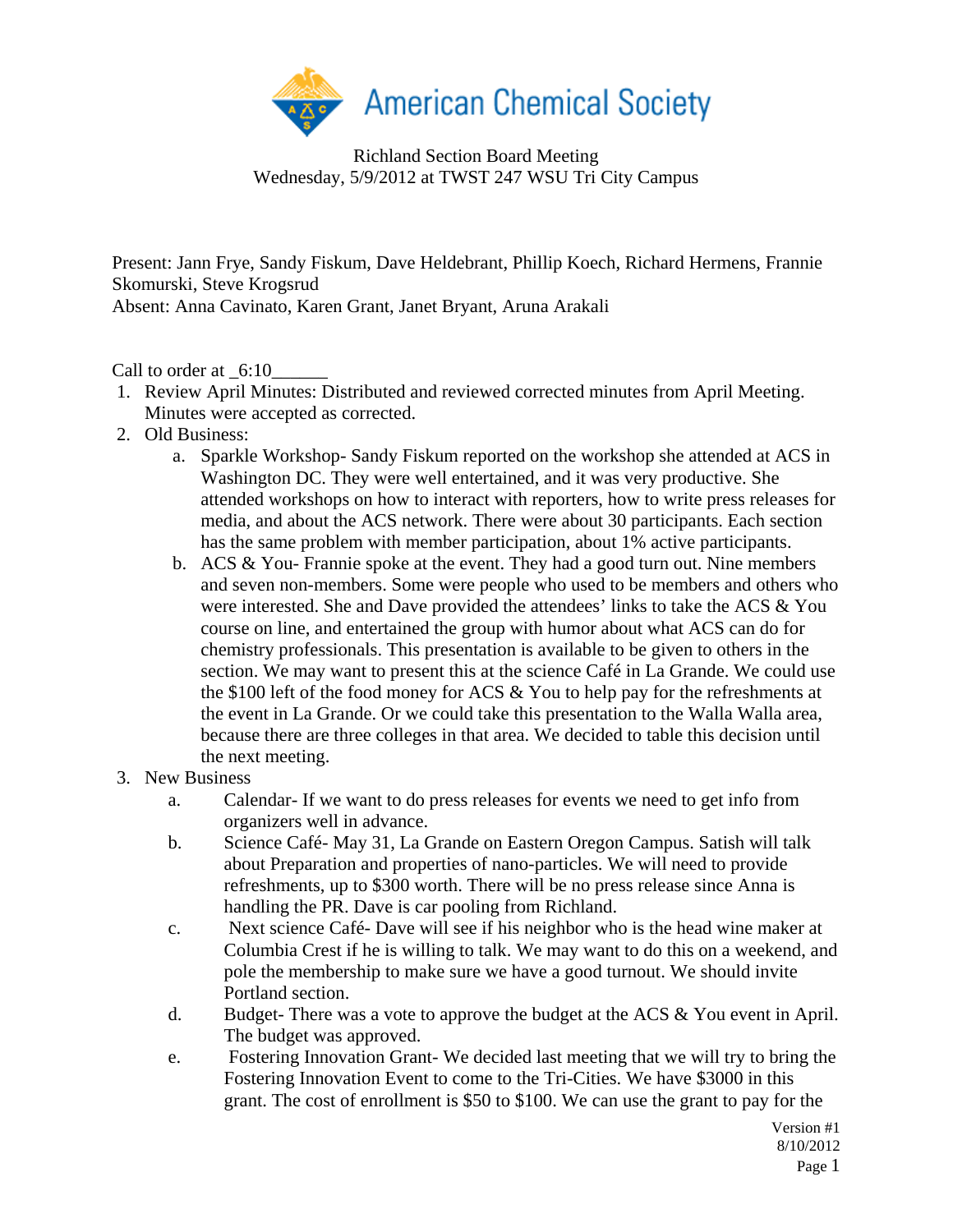

Richland Section Board Meeting

Wednesday, 5/9/2012 at TWST 247 WSU Tri City Campus speaker, his lodging, and to pay for members to attend. The money that is collected comes to the section. We might be able to get sponsorship from Battelle. We will try to do this in August or September. Frannie will find out the availability of the speaker. This will give Sandy and Steve time to do the PR for the event.

- f. Picnic- Dave is fine with AICHE picking the venue for the combined picnic. This will be in June on  $16<sup>th</sup>$  or  $17<sup>th</sup>$ . They will let us know by the end of this week what the location will be. Aruna is helping getting the location selected. Steve will email some suggestions as to other area parks that might work as a location. We can advertise that the picnic will be open to families.
- g. Career Fair- Karen Grant was going to chair this event on October 19. She is out currently with a broken hip, but hopes to be back by June, so we will check with her then.
- h. By-laws- No progress has been made on this. Janet Bryant is planning to work on the by-laws. Richard Hermens, Jann Frye, Sam Bryan, and Dave are on the committee. We need to change the by- laws to include electronic voting and change the language that students are members not affiliates. Dave will follow up with Janet.
- i. Phillip will send the secretary details on a letter that needs to be written to Banner Bank so Dave can be granted signature authority on the bank account.
- j. Joining Chamber of Commerce- Sandy learned that joining the chamber of commerce would allow us to get discounts on printing. Dave will check into the benefits and costs of joining the chamber